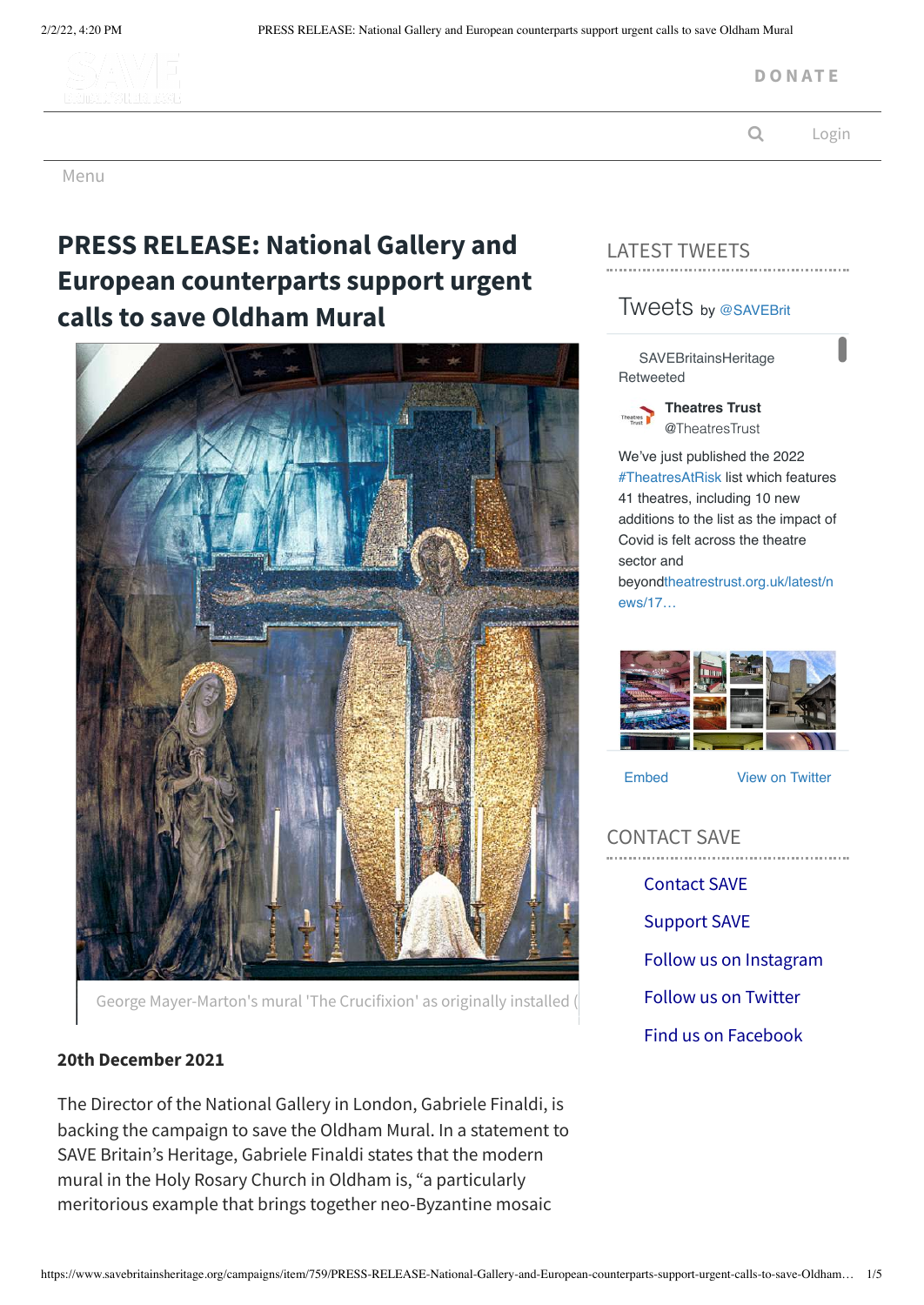with a modernist Cubism-inspired aesthetic in the now covered-up surrounding frescoes."

Finaldi describes the piece as having, "real aesthetic verve and considerable artistic invention and interest within the tradition of liturgical art. It seems entirely obvious to me that it should be preserved, preferably in situ, and ideally, serving its original purpose."

The 1955 mural by Hungarian artist George Mayer Marton - made up from mosaic and painted fresco - is at risk from vandalism and deterioration. It sits within the closed Church of the Holy Rosary in Oldham, under the care of the Catholic church. SAVE and many national heritage and arts organisations remain concerned about its future.

The 7.5m long mural depicts the figure of Christ in golds and tans against a dark blue cross and gold mandorla. It was commissioned following the Festival of Britain when public art came to be seen as a symbol of civic renewal and social progress.

One of only two ecclesiastical murals by Mayer-Marton that survive in situ, this is the only one that incorporates both fresco and mosaic.

The listing [application,](https://www.savebritainsheritage.org/campaigns/article/658/press-release-rare-oldham-mural-under-threat-save-calls-for-listing) submitted in August 2020 by Nick Braithwaite, the artist's great-nephew, and supported by SAVE is still being considered by Historic England. These latest endorsements follow [statements](https://www.savebritainsheritage.org/campaigns/article/689/press-release-leading-museums-and-galleries-back-national-campaign-to-save-oldham-mural-of-dazzling-beauty) of support last year from Tristram Hunt, director of the V & A who described the mural as a "dazzling beauty", as well as backing from the Victoria Gallery, Liverpool, the Imperial War Museum London, and the Glynn Vivian Gallery in Swansea.

In November 2021, we received further statements from the Hungarian National Gallery and the Belvedere Gallery in Vienna.

László Baán, General Director of the Museum of Fine Arts, Hungarian National Gallery has written a statement stating: *"Among Mayer-Marton's mosaics and other wall paintings are the Crucifixion of the Holy Rosary Church in Oldham with its extraordinary technique – the combination of a Byzantine-like mosaic and a fresco – with a high art historical value. … we believe this composition gives its audience an unforgettable memory of religious emotions. It is our responsibility to preserve and transmit artistic treasures for the next generations, as in the case of this mural too."*

Harald Krejci, Chief Curator of the Belvedere, Vienna has also written in support. He states: *"The muralist Georg Mayer-Marton is*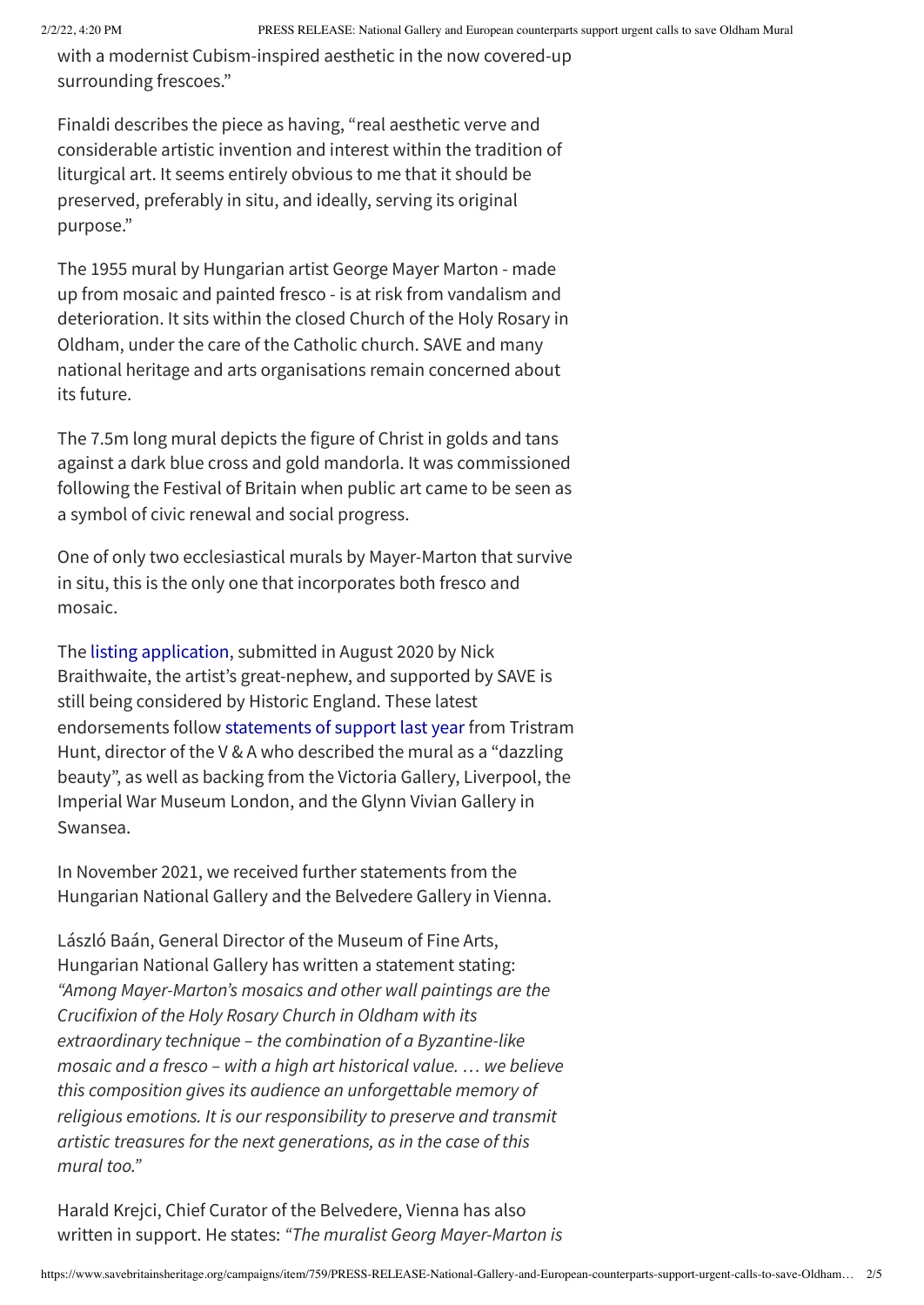*one of the most important personalities on the Viennese art scene in the first half of the 20th century. As a full member and later Vice President of the Hagenbund, he set important accents within the Viennese art landscape. In particular, his public commissions in England after his escape from Austria in 1938 are extremely important evidence of the cultural transfer between Hungary, Austria and England. Mayer-Marton's testimonies are not only essential for the classification and understanding of post-war art, but also important from a socio-historical perspective. … This mural of Mayer-Marton shows at its best the cultural heritage of Viennese Art of the Klimt era and the Secession and their reflections on byzantine art and mosaic. Combined with the heritage of Viennese kinetic art and his knowledge of British Vorticism this mural is unique and outstanding and therefore needs to be preserved."*

# **Henrietta Billings, director of SAVE Britain's Heritage, says:** "It's

fantastic and significant that so many leading authorities on public art from the UK and Europe are publicly backing the campaign. The mural remains vulnerable and the listing application is urgent. We urge Historic England to take notice and protect this unique piece through listing. We believe the church – which is generous in size and well built – should be reused rather than demolished, with the restored mural a focal point for the community."

# **Marcus Binney, executive president of SAVE Britain's Heritage,**

**says:** "When the overpainting is removed this will be a rediscovery as exciting as a medieval church fresco revealed beneath overpainting at the Reformation."

#### **Background**

The mosaic crucifixion was originally surrounded by wall paintings depicting the figures of Mary and John the Apostle against a background of various shades of blue. Historical photographs show that the wall painting extended over the entire wall, but in the 1980s the fresco element was painted over.

New evidence has concluded that the fresco remains intact under the paint and that it is possible to restore the mural to its original condition.

The significance of the mural has also been highlighted by a number of national experts including Europa Nostra, Twentieth Century Society, the Ceramic and Architectural Tiles Association as well as several leading academics and architectural historians.

Mayer-Marton (born Hungary 1897, died Liverpool 1960) was a leading figure in the Viennese art world in the 1920s and 1930s. He and his wife escaped to Britain in 1938, where he began working as a lecturer for CEMA, the predecessor of the Arts Council. In 1952 he